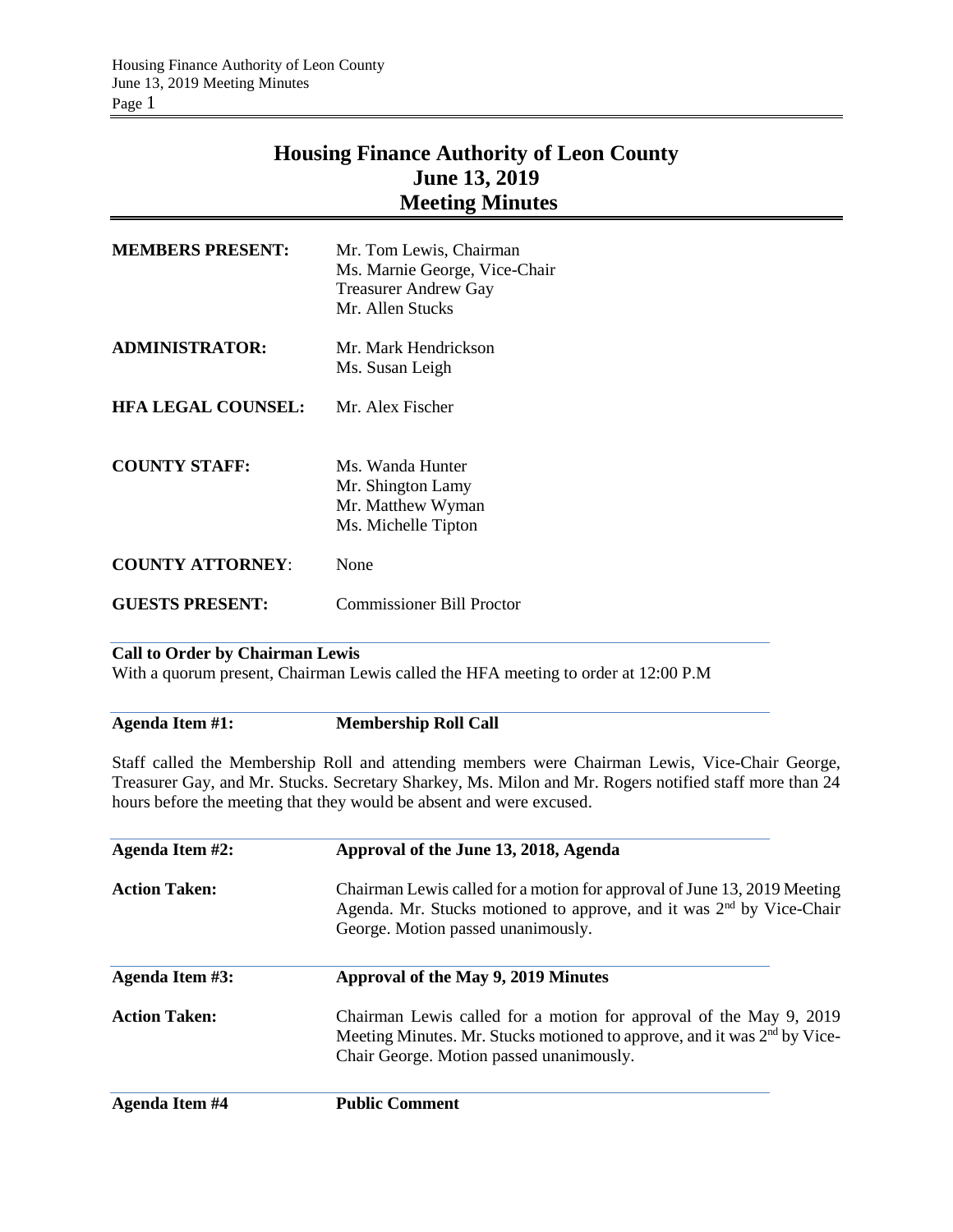There was no public comment.

| <b>Action Taken:</b>  | No action taken                                                                                                                                                                                          |  |  |
|-----------------------|----------------------------------------------------------------------------------------------------------------------------------------------------------------------------------------------------------|--|--|
| Agenda Items #5A-5C   | <b>Financial Reports, Budget &amp; Expenditure Approvals</b>                                                                                                                                             |  |  |
|                       | Treasurer Gay presented the Financial Reports, including the May 31 balance sheet, year-to-date<br>expenditures and income, the backup materials, and the proposed expenditure and debit card approvals. |  |  |
| Action Taken: 5A & 5B | Mr. Stucks motioned to accept the May 31, 2019 Financial Statement and<br>Income and Expense Report, and it was 2 <sup>nd</sup> by Vice-Chair. Motion passed<br>unanimously.                             |  |  |
| Action Taken: 5C      | Mr. Stucks motioned to approve the proposed Expenditure and Debit Card<br>Approval list, and it was 2 <sup>nd</sup> by Vice-Chair George. Motion passed<br>unanimously.                                  |  |  |
| Agenda Item #6A:      | <b>Presentation by County Commissioner Bill Proctor</b>                                                                                                                                                  |  |  |

Commissioner Proctor discussed various housing activities and issues, including the 32304 Task Force, the need for permanently affordable single family housing and a request that the HFA work with County staff on some type of housing whitepaper or plan of finance. A discussion followed, and Chairman Lewis thanked Commissioner Proctor for sharing his views with the HFA Board.

Action Taken: 6A No action taken

| <b>Agenda Item #6B:</b> | <b>Magnolia Terrace Bond Application</b> |
|-------------------------|------------------------------------------|
|                         |                                          |

Mr. Hendrickson updated the Board on the status of the proposed Magnolia Terrace financing, noting that TEFRA approval had been granted by the BOCC and that bond allocation had been reserved. He stated that the financing was in its early stages, and the bond sale would most likely take place in late 2019 or 2020.

| Action Taken: 6A                        | No action taken                                                               |  |
|-----------------------------------------|-------------------------------------------------------------------------------|--|
| Agenda Item #7A:                        | <b>County Report on Emergency Repair Program</b>                              |  |
|                                         | Mr. Wyman and Mr. Hendrickson updated the Board on the status of the program, |  |
| <b>Action Taken:</b><br>No action taken |                                                                               |  |
| <b>Agenda Item #7B:</b>                 | <b>County Funding Request for FY 19-20</b>                                    |  |

Mr. Hendrickson reported that the County has submitted their funding request for FY 19-20, which was included in the Board packet. He recommended funding at the levels requested by the County.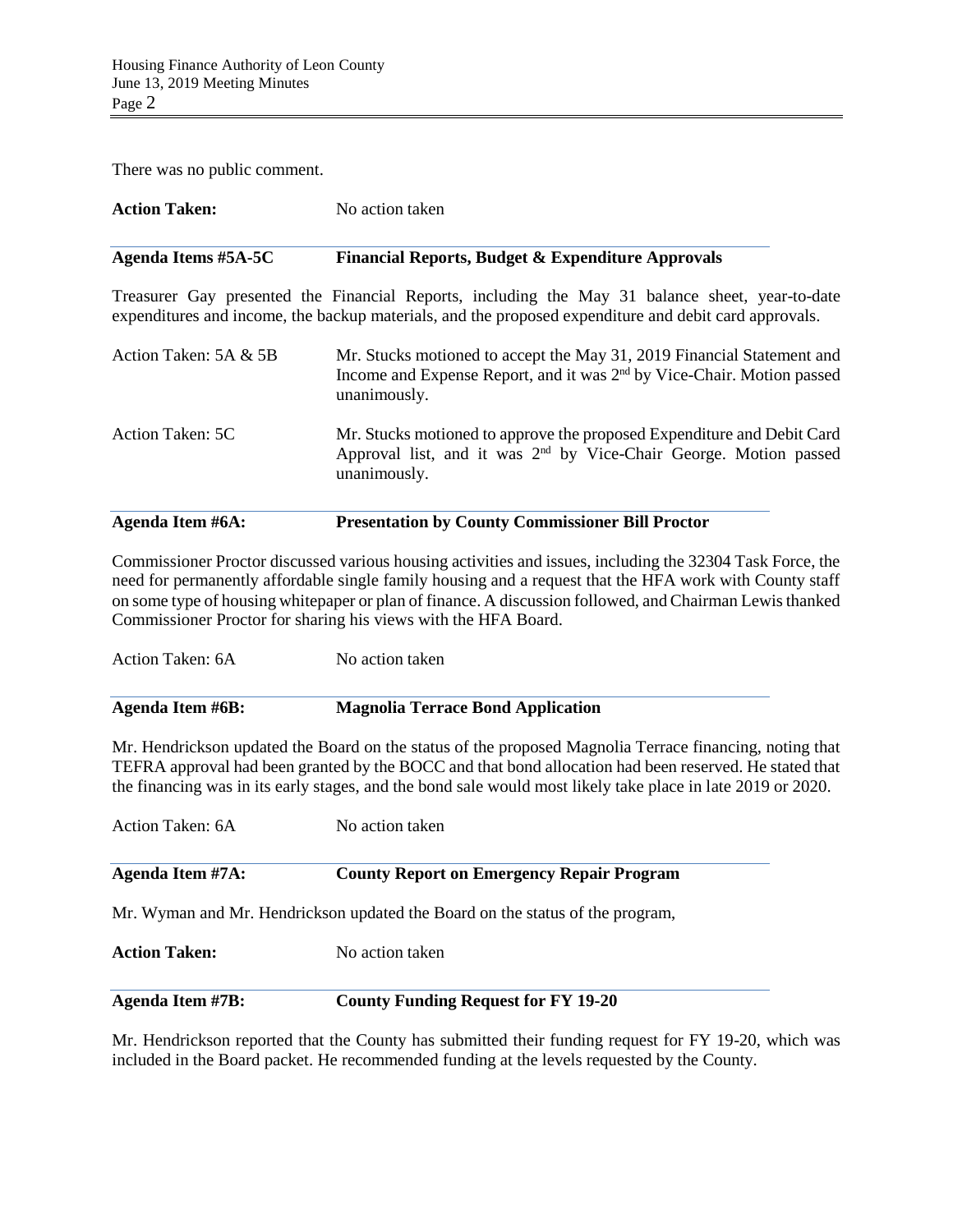| <b>Real Estate</b>                                                                                                                                                                                                                                                      |
|-------------------------------------------------------------------------------------------------------------------------------------------------------------------------------------------------------------------------------------------------------------------------|
| Mr. Stucks motioned to approve HFA funding in FY 19-20 for County<br>programs of \$50,000 for Emergency Repairs, \$1,500 for the Home Expo,<br>and \$1,500 for the 9/11 Day of Remembrance and Service, and it was $2nd$<br>by Treasurer Gay. Motion passed unanimously |
|                                                                                                                                                                                                                                                                         |

Mr. Hendrickson reported that the County had provided a detailed update on the status of properties being marketed by Ketcham Realty, and that eight properties had been sold in May with net proceeds to the HFA of \$44,200, and that payments for an additional eight properties had been received in June to-date with net proceeds to the HFA of \$61,337. Note: See Administrator Memo for list of properties. **The Board asked staff to determine why the Ketcham fee was lower on seven of the properties where payment had been received in June.**

**Action Taken:** No action taken.

### **Agenda Item #8B: FHFC Proposed LDA Status for Leon County**

Mr. Hendrickson reported that FHFC had proposed that all of Leon County be declared a "Limited Development Area" (LDA), meaning that FHFC believed the market for affordable rental housing was saturated and that in general, applicants could not apply for Housing Credits or SAIL for deals in Leon County (with some exceptions). He stated that he had sent a letter to FHFC arguing that the LDA status was based on faulty data. Mr. Lamy stated that the County would also be sending a letter to FHFC.

**Action Taken:** No action taken.

**Agenda Item #8C Legal Update**

Mr. Hendrickson and Mr. Fischer reported on a proposed amendment to the Interlocal Agreement with the County related to the involvement of the HFA in DPA repayments received on County DPA loans. Mr. Hendrickson stated that it was determined that the loans were originally funded with SHIP, and that the SHIP rules governed their expenditure.

Action Taken: Mr. Stucks motioned to approve the amendment to the Interlocal Agreement with Leon County, and it was 2<sup>nd</sup> by Vice-Chair George. Motion passed unanimously.

**Agenda Item #8D HFA DPA Loans**

Mr. Hendrickson reported that a loan for \$4,950 had been repaid.

**Action Taken:** No action taken

### **Agenda Item 8E Escambia HFA Single Family Program Update**

Mr. Hendrickson reported that Escambia County HFA had issued \$15 million of single family bonds, and that a payment of \$7,096.57 had been received in June as the HFA of Leon County's participation fee.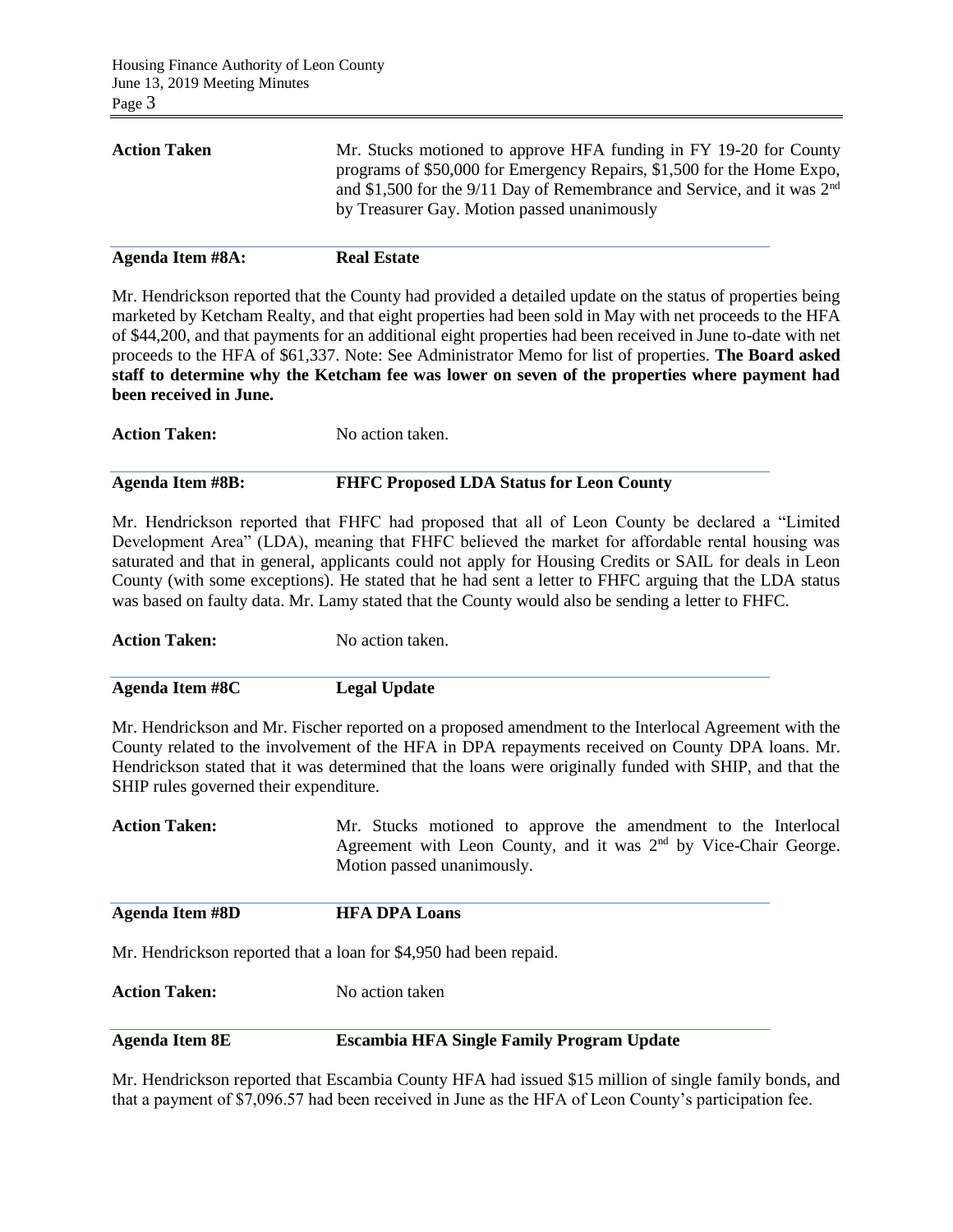| <b>Action Taken:</b>    | No Action Required                                                                                                                                                                                         |
|-------------------------|------------------------------------------------------------------------------------------------------------------------------------------------------------------------------------------------------------|
| <b>Agenda Item #8F:</b> | <b>Orange Avenue Redevelopment Project</b>                                                                                                                                                                 |
| project.                | Mr. Hendrickson reported that he had met with City and HUD officials on the proposed development, and<br>had informed them that the HFA was open to providing bond financing for one or more phases of the |
| <b>Action Taken:</b>    | No action taken                                                                                                                                                                                            |
| <b>Agenda Item #8G:</b> | <b>To-Do List</b>                                                                                                                                                                                          |
|                         | Mr. Hendrickson reported that the to-do list was in the Board Packet.                                                                                                                                      |
| <b>Action Taken:</b>    | No action taken                                                                                                                                                                                            |
| <b>Agenda Item #8H:</b> | <b>State Legislative Update</b>                                                                                                                                                                            |
|                         | Mr. Hendrickson updated the Board on the 2019 Legislative Session.                                                                                                                                         |

Action Taken: No action taken.

**Agenda Item # 9: Adjournment**

On a motion by Mr. Stucks, 2<sup>nd</sup> by Treasurer Gay, the Board voted unanimously to adjourn the meeting at 1:27 P.M.

Tom Lewis, Chairman

\_\_\_\_\_\_\_\_\_\_\_\_\_\_\_\_\_\_\_\_\_\_\_\_\_\_\_\_\_\_\_ Jeffrey Sharkey, Secretary Date:

\_\_\_\_\_\_\_\_\_\_\_\_\_\_\_\_\_\_\_\_\_\_\_\_\_\_\_\_\_\_\_